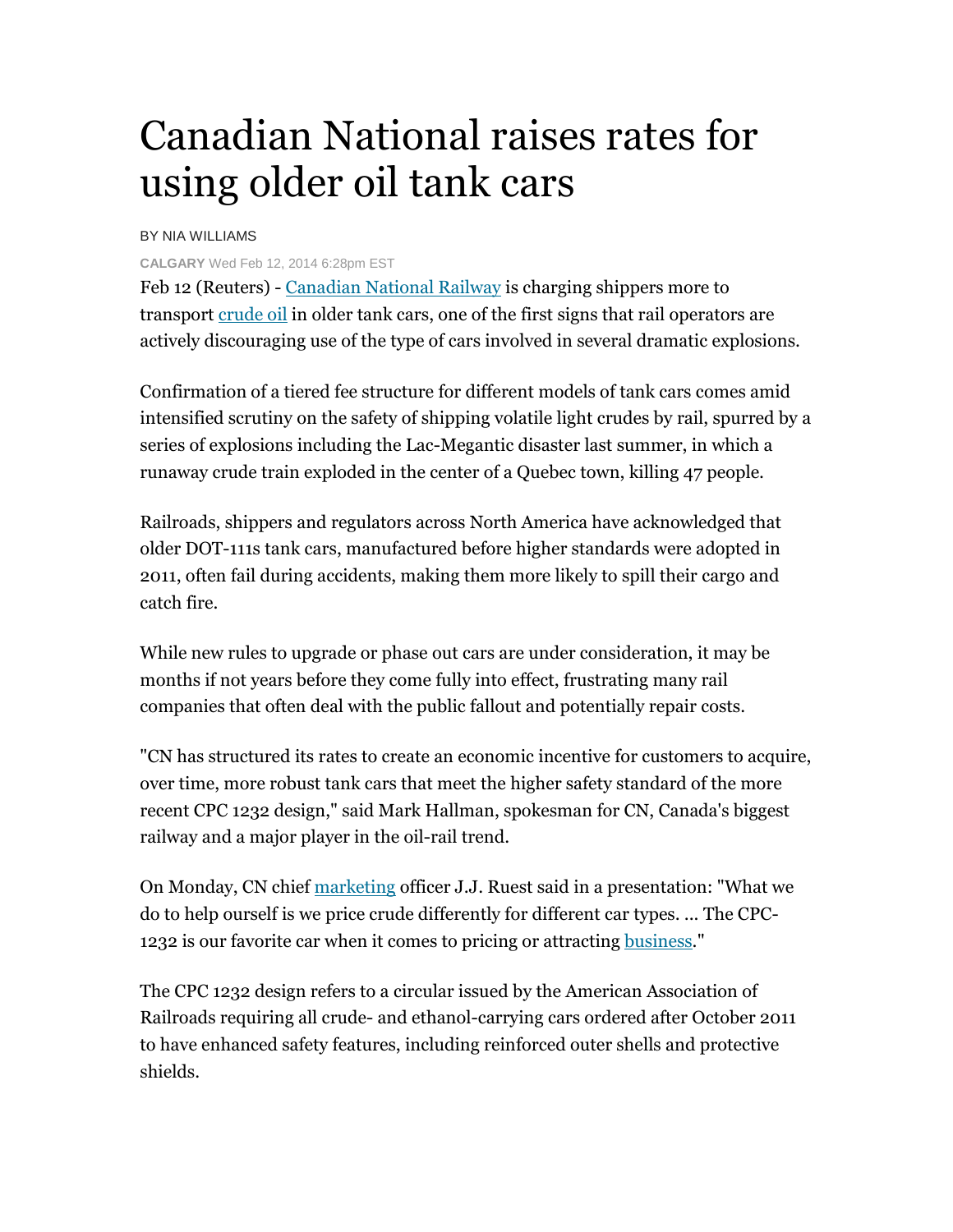Hallman declined to comment on the specifics of the rates. A source at a Canadian midstream company said CN was charging up to 5 percent additional freight costs on some DOT-111 cars.

A second source said they were aware that CN had added a charge in January, shortly after a December 30 derailment in which a 106-car BNSF Railway Co train carrying Bakken oil crashed into a derailed grain train and burst into flames.

The shipper said the additional charge could affect the economics of the booming oilby-rail trade, which has shifted from a tiny niche four years ago to a mainstream method of moving crude from areas ill-served by pipelines, such as the remote Bakken fields and, increasingly, Canada's oil sands.

He added that there was some dissatisfaction among shippers who felt the extra fee, which will have a material impact on the crude-by-rail cost structure, had not been properly explained and suspected it could simply be a cash grab.

Hallman said the economic incentive for customers to use safer cars applied to all CN routes but declined to say what the rates now were for DOT-111 cars or when the changes were introduced.

## NEW RULES, BUT WHEN

CN has supported an American Association of Railroads recommendation calling for the retrofitting or phase-out of the old DOT-111 cars and reinforced standards for new tank cars built in the future.

[For a Factbox on tank car safety see ID:nL2N0L50YF]

Crude-by-rail loadings have ramped up rapidly in Canada over the last 12 months as producers desperately seek alternatives to congested pipelines in order to avoid deep discounts of their crude.

But traders in Canada's oil capital Calgary frequently grumble about the rates charged by the railroads, arguing unreasonably high costs will prevent crude-by-rail from becoming a viable long-term alternative to pipelines.